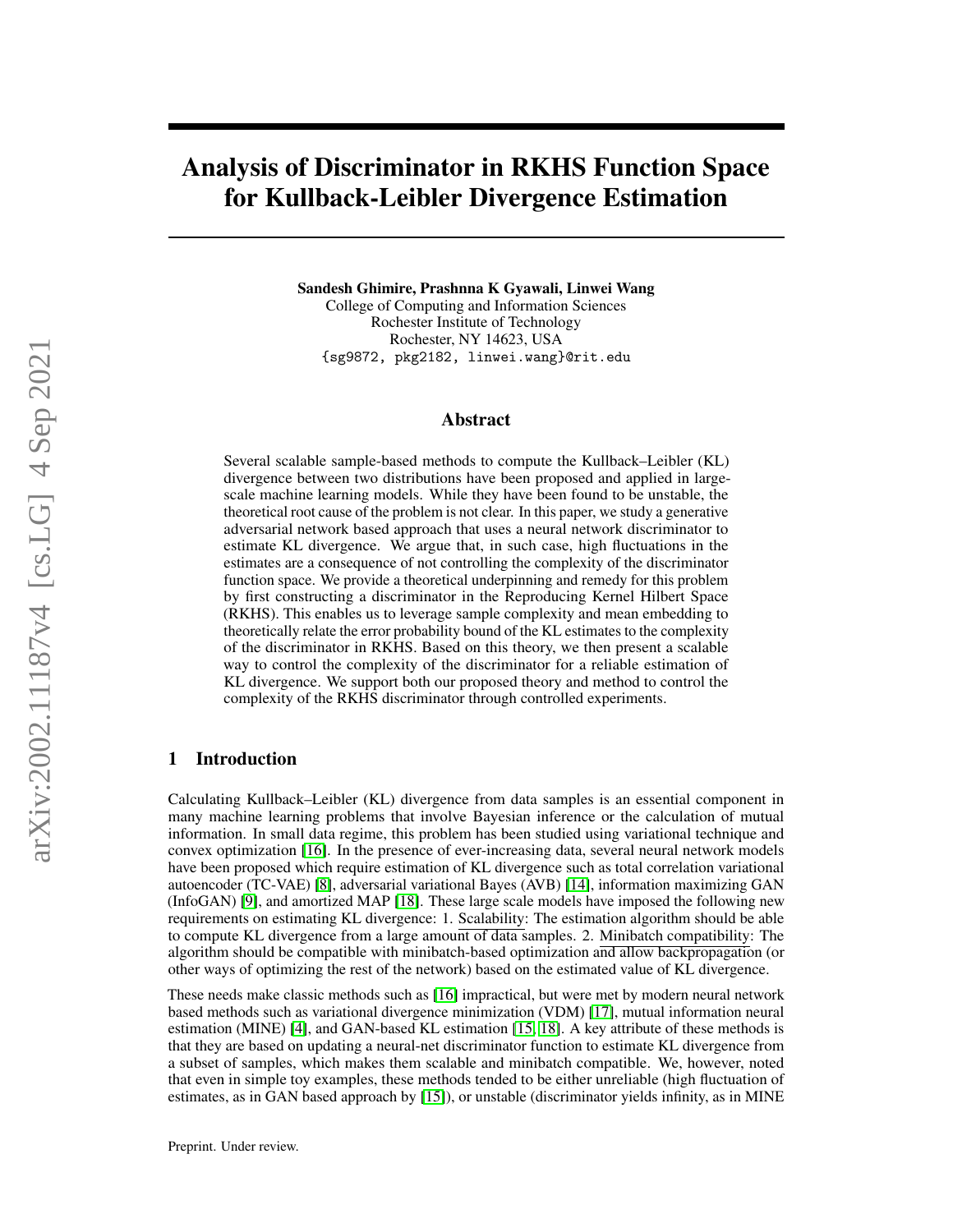and VDM) (see Table[.1\)](#page-8-0). This behavior exacerbated when increasing the size of the discriminator. Similar observations of instability of VDM and MINE have been reported in the literature [\[15,](#page-9-7) [19\]](#page-9-8).

In this paper, we attempt to provide a theoretical underpinning for the core problem of the large fluctuation in the GAN based estimation of KL divergence. We approach this problem from the perspective of sample complexity, and propose that these fluctuations are a consequence of not controlling the complexity of the discriminator function. This direction has not been explored in existing works, and it faces the open question of how to properly measure the complexity of the large function space represented by neural networks. Note that naive approaches to bound complexity by the number of parameters would neither be guaranteed to yield tight bound, nor be easy to implement because it requires dynamically changing the size of the network during optimization.

We introduce the following contributions to resolve this challenge. First, to be able to compute the complexity of the discriminator function space, we propose a novel construction of the discriminator such that it lies in a smooth function space, the Reproducing Kernel Hilbert Space(RKHS). Leveraging sample complexity analysis and mean embedding of RKHS, we then bound the probability of the error of KL-divergence estimates in terms of the complexity of RKHS space. This further allows us to theoretically substantiate our main proposition that not controlling the complexity of the discriminator may lead to high fluctuation in estimation. Finally, we propose a scalable way to control the complexity of the discriminator based on the obtained error probability bound. In controlled experiments, we demonstrate that failing to control the complexity of the discriminator function leads to fluctuation in KL divergence estimates, and that the proposed method decreases such fluctuations.

#### 2 Related Works

Nguyen et al [\[16\]](#page-9-0) used variational function to estimate KL divergence from samples of two distribution using convex risk minimization (CRM). They used the RKHS norm of the variational function as a way to both measure and penalize the complexity of the variational function. However, their work required handling all data at once and solving a convex optimization problem that could not be scaled. VDM reformulates the f-Divergence objective using Fenchel duality and uses a neural network to represent the variational function [\[17\]](#page-9-5). It is in concept close to [\[16\]](#page-9-0), while the use of neural network and adversarial optimization made the estimation scalable. It however did not control the complexity of the neural-net function, resulting in unstable estimations.

One area of modern application of KL-divergence estimation is in computing mutual information which, as shown in MINE [\[4\]](#page-9-6), is useful in applications such as stabilizing GANs or realizing the information bottleneck principle. MINE also optimizes a lower bound, but tighter, to KL divergence (Donsker-Varadhan representation). Similar to VDM, MINE uses a neural network as the dual variational function: it is thus scalable, but without complexity control and unstable.

Another use of KL divergence is scalable variational inference (VI) as shown in AVB [\[15\]](#page-9-7). VI requires KL divergence estimation between the posterior and the prior, which becomes nontrivial when an expressive posterior distribution is used and requires sample based scalable estimation. AVB solved it using GAN based adversarial formulation and a neural network discriminator. Similarly, [\[18\]](#page-9-4) used GAN based adversarial formulation to obtain KL divergence in amortized inference.

To disentangle latent representations in VAE, [\[8\]](#page-9-1) proposed TC-VAE which penalized the KL divergence between marginal latent distribution and the product of marginals in each dimension. This KL divergence was computed by minibatch based sampling strategy that gives a biased estimate. None of the existing works considered the theoretical underpinning of unreliable KL-divergence estimates, or mitigating the problem by controlling the complexity of the discriminator function.

# 3 Preliminaries

**Reproducing Kernel Hilbert Space**: Let H be a Hilbert space of functions  $f : \mathcal{X} \to \mathbb{R}$  defined on non-empty space  $X$ . It is a Reproducing Kernel Hilbert Space (RKHS) if the evaluation functional,  $\delta_x : \mathcal{H} \to \mathbb{R}, \delta_x : f \mapsto f(x)$ , is linear continuous  $\forall x \in \mathcal{X}$ . Every RKHS,  $\mathcal{H}_K$ , is associated with a unique positive definite kernel,  $K : \mathcal{X} \times \mathcal{X} \to \mathbb{R}$ , called reproducing kernel [\[5\]](#page-9-9), such that it satisfies:

\n- 1. 
$$
\forall x \in \mathcal{X}, K(., x) \in \mathcal{H}_K
$$
 (Membership property)
\n- 2.  $\forall x \in \mathcal{X}, \forall f \in \mathcal{H}_K$ ,  $\langle f, K(., x) \rangle_{\mathcal{H}_K} = f(x)$  (Reproducing property)
\n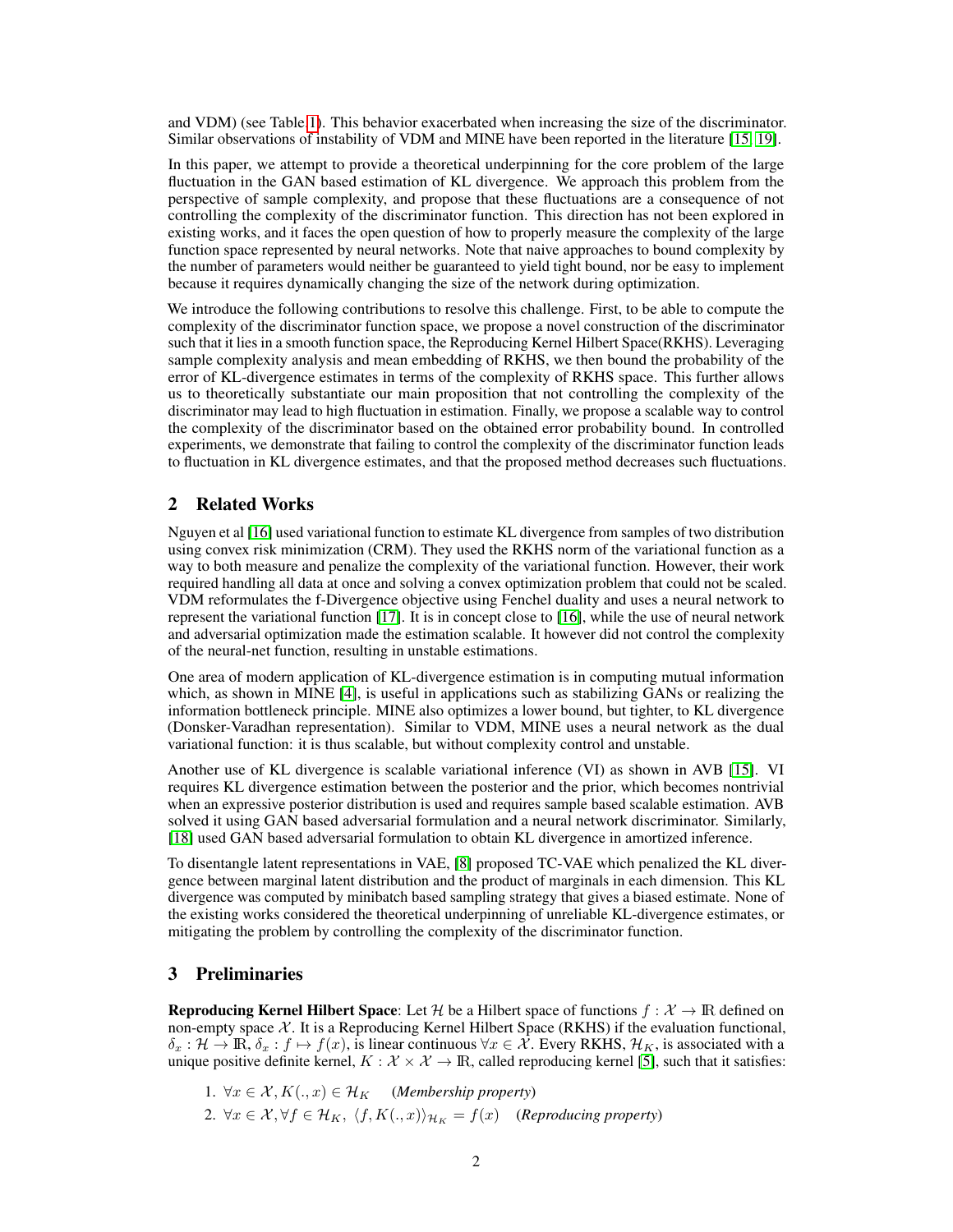RKHS is often studied using a specific integral operator. Let  $\mathcal{L}_2(d\rho)$  be a space of functions  $f : \mathcal{X} \to \mathbb{R}$  that are square integrable with respect to a Borel probability measure  $d\rho$  on  $\mathcal{X}$ , we define an integral operator  $\bar{L}_K : \mathcal{L}_2(d\rho) \to \mathcal{L}_2(d\rho)$  [\[3,](#page-9-10) [10\]](#page-9-11):  $(L_K f)(x) = \int_{\mathcal{X}} f(y)K(x, y)d\rho(y)$  This operator will be important in constructing a function in RKHS and in computing sample complexity.

**Mean Embedding in RKHS:** Let  $f : \mathcal{X} \to \mathbb{R}$  be a function in RKHS,  $\mathcal{H}_K$ , and p be a Borel probability measures on X. If  $E_{x \sim p} \sqrt{K(x,x)} < \infty$ , then we have  $\mu_p \in \mathcal{H}_K$  called the mean embedding of the distribution p and defined as [\[20,](#page-9-12) [5,](#page-9-9) [11\]](#page-9-13):  $E_{x\sim p}f = \langle f, \mu_p \rangle_{\mathcal{H}_K}$  The condition for the existence of mean embedding is readily satisfied since we assume  $\sup_{x,t} K(x,t) < \infty$ .

#### 4 Problem Formulation and Contribution

**GAN-based Estimation of KL Divergence:** Let  $p(x)$  and  $q(x)$  be two probability density functions in space  $\chi$  and we want to estimate their KL divergence using finite samples from each distribution in a scalable and minibatch compatible manner. As shown in [\[15,](#page-9-7) [18\]](#page-9-4), this can be achieved by using a discriminator function. First, a discriminator  $f : \mathcal{X} \to \mathbb{R}$  is trained with the objective:

$$
f^* = \underset{f}{\operatorname{argmax}} [E_{p(x)} \log \sigma(f(x)) + E_{q(x)} \log(1 - \sigma(f(x)))] \tag{1}
$$

where  $\sigma$  is the Sigmoid function given by  $\sigma(x) = \frac{e^x}{1+e^x}$  $\frac{e^{2}}{1+e^{x}}$ . Then it can be shown [\[15,](#page-9-7) [18\]](#page-9-4) that the KL divergence  $KL(p(x)||q(x))$  is given by:

<span id="page-2-1"></span><span id="page-2-0"></span>
$$
KL(p(x)||q(x)) = E_{p(x)}[f^*(x)]
$$
\n(2)

Sources of Error: Typically, a neural network is used as the discriminator. This implies that we are considering the space of functions represented by the neural network of given architecture as the hypothesis space, over which the maximization occurs in eq.[\(1\)](#page-2-0). We thus must rewrite eq.(1) as

$$
f_h^* = \underset{f \in h}{\operatorname{argmax}} [E_{p(x)} \log \sigma(f(x)) + E_{q(x)} \log(1 - \sigma(f(x)))] \tag{3}
$$

where  $h$  is the discriminator function space. Furthermore, we have only a finite number of samples, say  $m$ , from the distribution  $p$  and  $q$ . Then, under finite sample, the optimum discriminator is

$$
f_h^m = \underset{f \in h}{argmax} \Big[ \frac{1}{m} \sum_{x_i \sim p(x_i)} \log \sigma(f(x_i)) + \frac{1}{m} \sum_{x_j \sim q(x_j)} \log(1 - \sigma(f(x_j))) \Big] \tag{4}
$$

Similarly, we write KL estimate obtained from, respectively, infinite and finite samples as:

<span id="page-2-2"></span>
$$
KL(f) = E_{p(x)}[f(x)], \quad KL_m(f) = \frac{1}{m} \sum_{x_i \sim p(x_i)} f(x)
$$
 (5)

With these definitions, we can now write the error in estimation as:

$$
KL_m(f_h^m) - KL(f^*) = \underbrace{KL_m(f_h^m) - KL(f_h^m)}_{\text{Deviation-from-mean error}} + \underbrace{KL(f_h^m) - KL(f_h^*)}_{\text{Discriminator induced error}} + \underbrace{KL(f_h^*) - KL(f^*)}_{\text{Bias}}
$$
(6)

This equation decomposes total estimation error into three terms: 1) deviation from the mean error, 2) error in KL estimate by the discriminator due to using finite samples in optimization eq.[\(4\)](#page-2-1), and 3) bias when the considered function space does not contain optimal function. We leave quantification of second and third term as future work. Here, we concentrate on quantifying the probability of deviation-from-mean error which is directly related to observed variance of the KL estimate.

Overview of Contributions: Note that the deviation is the difference between a random variable and its mean. Based on this observation, we can bound the probability of this error using concentration inequality and the complexity of function space of  $f_h^m$ . This requires overcoming the open challenge of measuring the complexity of neural networks function space. To this end, we propose to construct a function out of neural network such that it lies on RKHS. This is our first contribution (Section [5\)](#page-3-0). Then, we proceed to bound the probability of deviation-from-mean error through the covering number of the RKHS space. Lemma 1 and Theorem 2 are our contribution (Section [6\)](#page-3-1). Then we provide insight into how the optimization of eq.[\(4\)](#page-2-1) might affect discriminator function space  $\mathcal{H}_K$ . Using ideas from mean embedding, we prove Lemma 3 and Theorem 3 and provide a geometric insight (Section [7\)](#page-4-0). This allows us to present a complete story of how the optimization setup might encourage increase in the complexity of  $\mathcal{H}_K$  and how to control it (Section [8\)](#page-5-0).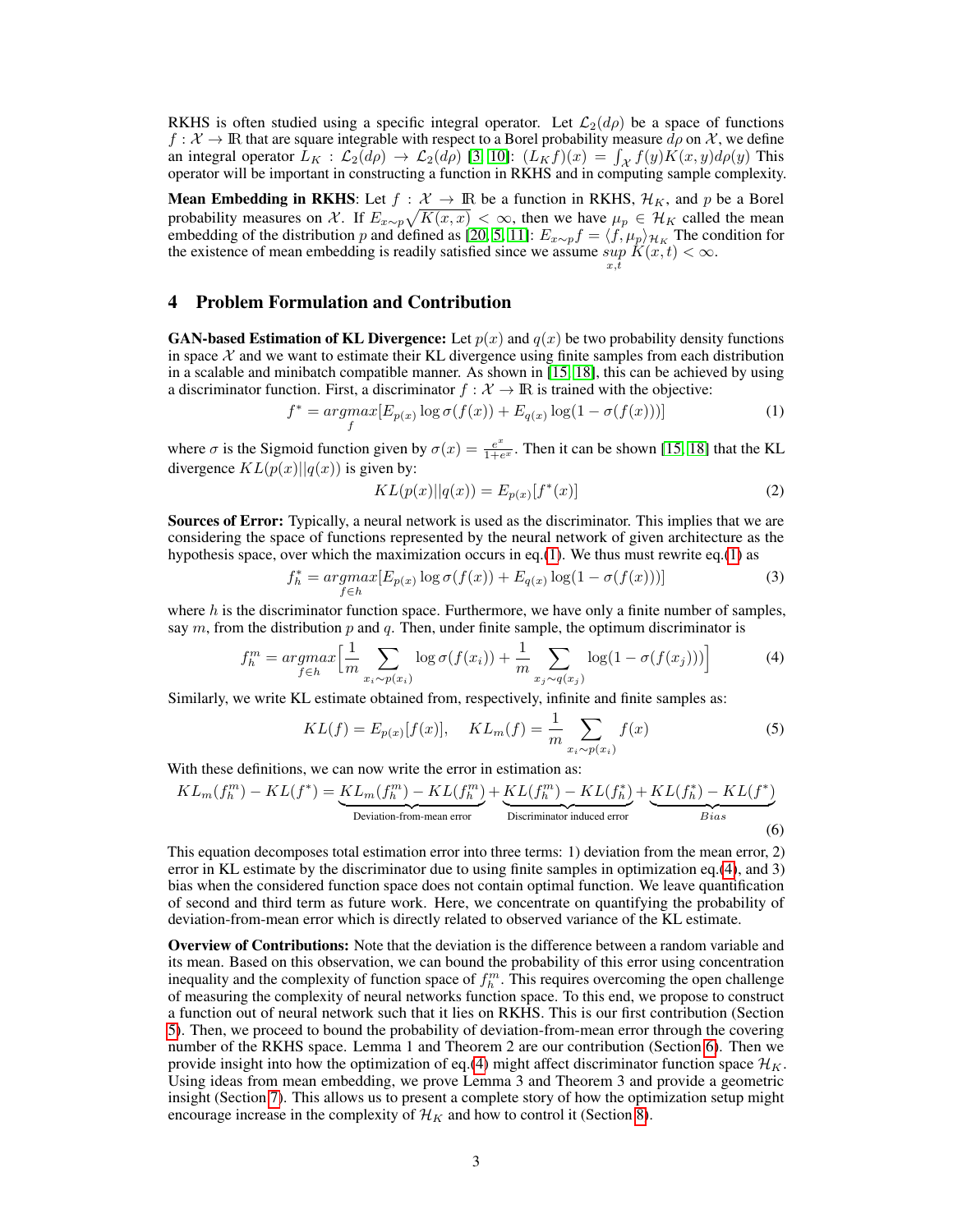# <span id="page-3-0"></span>5 Constructing  $f$  in RKHS

To construct a function in RKHS, we use an operator T related to integral operator  $L_K$  by  $L_K = TT^*$ [\[3\]](#page-9-10). The following theorem due to [\[2\]](#page-8-1) paves a way for us to construct a neural function in RKHS.

<span id="page-3-2"></span>**Theorem 1.** *[[\[2\]](#page-8-1)* Appendix A] A function  $f \in \mathcal{L}_2(d\rho)$  is in Reproducing Kernel Hilbert Space, say  $\mathcal{H}_K$  *if and only if it can be expressed as* 

$$
\forall x \in \mathcal{X}, f(x) = \int_{\mathcal{W}} g(w)\psi(x, w)d\tau(w), \tag{7}
$$

*for a certain function*  $g:W\to R$  *such that*  $||g||^2_{\mathcal{L}_2(d\tau)}<\infty$ *. The RKHS norm of f satisfies*  $||f||_{\mathcal{H}_K}^2 \leq ||g||_{\mathcal{L}_2(d\tau)}^2$  and the kernel  $K$  is given by

<span id="page-3-3"></span>
$$
K(x,t) = \int_{\mathcal{W}} \psi(x,w)\psi(t,w)d\tau(w)
$$
\n(8)

Theorem [1](#page-3-2) gives us a condition when a square integrable function is guaranteed to lie in RKHS. We simply choose  $q(w) = 1$ , a constant unit function over the domain W. This means that we can convert a square integrable neural network function  $f : \mathcal{X} \to \mathbb{R}$  into a function in RKHS, if we make some weights in the neural network stochastic and average over them. Here, we make the last layer of the neural network to be drawn from Gaussian distribution, whose parameters are learnt during training. More precisely, we consider  $\psi(x,w) = \phi_\theta(x)^T w$ , where  $\phi_\theta(x)$  denotes neural network transformation until the last layer, and  $w$  is the last linear layer sampled from Gaussian distribution. While in principle any layer could be made stochastic, we chose this architecture to reduce the computational cost of sampling. The kernel  $K$ , as defined in eq.[\(8\)](#page-3-3), can be obtained as:

$$
K_{\theta}(x^*,t^*) = \int_{\mathcal{W}} \phi_{\theta}(x^*)^T w w^T \phi_{\theta}(t^*) d\tau(w) = \phi_{\theta}(x^*)^T (\bar{w}\bar{w}^T + \Sigma) \phi_{\theta}(t^*)
$$
(9)

where  $\bar{w}$  and  $\Sigma$  denote the mean and covariance of w. We sometimes denote the kernel K by  $K_{\theta}$  to emphasize that it is a function of neural network parameters,  $\theta$ .

With this construction, our discriminator function f lies in RKHS denoted by  $\mathcal{H}_K$ . With  $g(w) = 1$ , it is easy to verify that  $||g||^2_{L_2(d\tau)} = 1$  since w is sampled from a normal distribution. The inequality in Theorem [1](#page-3-2) gives us  $||f||^2_{\mathcal{H}_K} \leq 1$ . It is interesting that the RKHS norm of function f is upper-bounded by 1. Traditionally, kernel K remains fixed and the norm of the function  $f$  determines the complexity of the function space. For example, [\[16\]](#page-9-0) penalized the  $||f||_{\mathcal{H}_K}$  as a way to control the function space while estimating KL divergence. In our RKHS formulation of neural networks, the nature of the problem has changed:  $||f||_{\mathcal{H}_K}$  cannot increase beyond 1, but the RKHS itself changes during training since it is determined by the kernel that depends on neural parameters  $\theta$ . Therefore, the challenge becomes teasing out how neural parameters  $\theta$  affects the complexity of the discriminator function space and how that affects the deviation-from-mean error in eq.[\(6\)](#page-2-2).

#### <span id="page-3-1"></span>6 Bounding the Error Probability of KL Estimates

In this section, we first bound the probability of deviation-from-mean error in terms of the covering number in Lemma [1.](#page-3-4) We then use an estimate of the covering number of RKHS due to [\[10\]](#page-9-11) to relate the bound to kernel  $K_{\theta}$  in Theorem [2,](#page-4-1) identifying the role of neural networks in this error bound.

<span id="page-3-4"></span>**Lemma 1.** Let  $f_{\mathcal{H}_K}^m$  be the optimal discriminator function in a RKHS  $\mathcal{H}_K$  which is M-bounded. Let  $KL_m(f_{\mathcal{H}_K}^m) = \frac{1}{m} \sum_i f_{\mathcal{H}_K}^m(x_i)$  and  $KL(f_{\mathcal{H}_K}^m) = E_{p(x)}[f_{\mathcal{H}_K}^m(x)]$  be the estimate of KL divergence *from m samples and that by using true distribution* p(x) *respectively. Then the probability of error at some accuracy level, is lower-bounded as:*

$$
Prob.(|KL_m(f_{\mathcal{H}_K}^m) - KL(f_{\mathcal{H}_K}^m)| \le \epsilon) \ge 1 - 2\mathcal{N}(\mathcal{H}_K, \frac{\epsilon}{4\sqrt{S_K}}) \exp(-\frac{m\epsilon^2}{4M^2})
$$

*where*  $\mathcal{N}(\mathcal{H}_K, \eta)$  *denotes the covering number of a RKHS space*  $\mathcal{H}_K$  *with disks of radius*  $\eta$ *, and*  $S_K = \sup_{x,t} \ K(x,t)$  which we refer as kernel complexity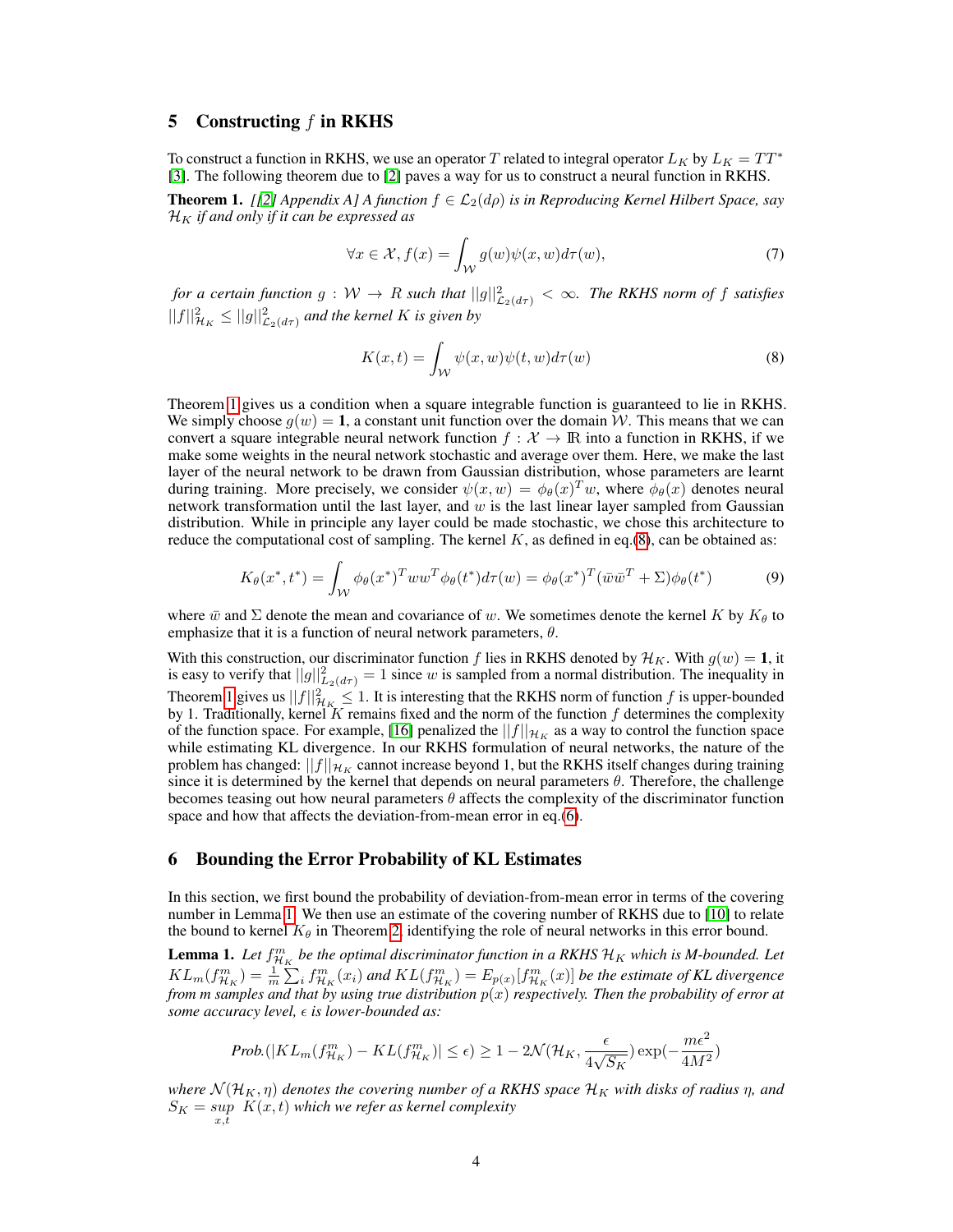*Proof Sketch.* We cover RKHS with discs of radius  $\eta = \frac{\epsilon}{4\sqrt{3}}$  $\frac{\epsilon}{4\sqrt{S_K}}$ . Within this radius, the deviation does not change too much. So, we can bound deviation probability at the center of disc and apply union bound over all the discs. See supplementary materials for the full proof.

Lemma [1](#page-3-4) bounds the probability of error in terms of the covering number of the RKHS space. Note that the radius of the disc is inversely related to  $S_K$  which indicates how complex the RKHS space defined by the kernel  $K_{\theta}$  is. Here  $K_{\theta}$  depends on the neural network parameters  $\theta$ . Therefore, we denote  $S_K$  as a function of  $\theta$  as  $S_K(\theta)$  and term it kernel complexity. Next, we use Lemma 2 due to [\[10\]](#page-9-11) to obtain an error bound in estimating KL divergence with finite samples in Theorem [2.](#page-4-1)

<span id="page-4-2"></span>**Lemma 2** ([\[10\]](#page-9-11)). Let  $K : \mathcal{X} \times \mathcal{X} \to \mathbb{R}$  is a  $\mathcal{C}^{\infty}$  Mercer kernel and the inclusion  $I_K : \mathcal{H}_K \hookrightarrow \mathcal{C}(\mathcal{X})$ *is the compact embedding defined by* K *to the Banach space*  $C(X)$  *. Let*  $B_R$  *be the ball of radius*  $\hat{R}$ *in RKHS*  $\mathcal{H}_K$ *. Then*  $\forall \eta > 0, R > 0, h > n$ *, we have* 

$$
\ln \mathcal{N}(I_K(B_R), \eta) \le \left(\frac{RC_h}{\eta}\right)^{\frac{2n}{h}}
$$
\n(10)

 $2n$ 

*where* N gives the covering number of the space  $I_K(B_R)$  with discs of radius  $\eta$ , and  $n$  represents the dimension of inputs space X.  $C_h$  is given by  $C_h = C_s \sqrt{||L_s||}$  where  $L_s$  is a linear embedding *from square integrable space*  $\mathcal{L}_2(d\rho)$  *to the Sobolev space*  $H^{h/2}$  *and*  $C_s$  *is a constant.* 

To prove Lemma [2,](#page-4-2) the RKHS space is embedded in the Sobolev Space  $H^{h/2}$  using  $L_s$  and then the covering number of the Sobolev space is used. Thus the norm of  $L_s$  and the degree of Sobolev space,  $h/2$ , appears in the covering number of a ball in  $\mathcal{H}_K$ . In Theorem [2,](#page-4-1) we use this Lemma to bound the estimation error of KL divergence.

<span id="page-4-1"></span>**Theorem 2.** Let  $KL(f^m_{\mathcal{H}_K})$  and  $KL_m(f^m_{\mathcal{H}_K})$  be the estimates of KL divergence obtained by using *true distribution* p(x) *and* m *samples respectively as described in Lemma [1,](#page-3-4) then the probability of error in the estimation at the error level*  $\epsilon$  *is given by:* 

$$
Prob(|KL_m(f_{\mathcal{H}_K}^m) - KL(f_{\mathcal{H}_K}^m)| \le \epsilon) \ge 1 - 2 \exp\left[\left(\frac{4RC_s\sqrt{S_K(\theta)||L_s||}}{\epsilon}\right)^{\frac{2\epsilon}{h}} - \frac{m\epsilon^2}{4M^2}\right]
$$

*Proof.* Lemma [2](#page-4-2) gives the covering number of a ball of radius R in a RKHS space. If we consider the hypothesis space to be a ball of radius  $R$  in Lemma [1](#page-3-4), we can apply Lemma [2](#page-4-2) in it. We fix the radius of discs to  $\eta = \frac{\epsilon}{4\sqrt{3}}$  $\frac{\epsilon}{4\sqrt{S_K}}$  in Lemma [1](#page-3-4) and substitute  $C_h = C_s \sqrt{||L_s||}$  to obtain the required result.

Theorem 2 shows that the error increases exponentially with the radius of the RKHS space, complexity of the kernel  $S_K(\theta)$ , and the norm of Sobolev space embedding  $||L_s||$ . Since we have  $||f||_{\mathcal{H}_K} \leq 1$ , we can consider our hypothesis space to be a ball of radius 1. To bound  $||L_s||$ , we need to compute higher order derivatives of  $K(x, t)$ , which we leave as future work. This allows us to focus on kernel complexity  $S_K(\theta)$ , which is exponentially related to the probability of deviation-from-mean error.

Note that to bound the deviation-from-mean error, we used union bound and therefore, the bound does not explicitly depend on the function  $f_{\mathcal{H}_K}^m$ , but only depends on the complexity  $S_K$  of the function space  $\mathcal{H}_K$ . However, the optimization of discriminator (eq.[\(4\)](#page-2-1)) also impacts the complexity  $S_K(\theta)$ . To understand this effect, in the next section, we present an upper bound on the objective in eq.[\(4\)](#page-2-1), and give some geometric intuition connecting the optimization objective with the kernel complexity  $S_K(\theta)$ . Using this intuition, we further argue that the optimization of eq.[\(4\)](#page-2-1) may encourage increment in the complexity,  $S_K(\theta)$ , thereby increasing the probability of deviation from the mean.

#### <span id="page-4-0"></span>7 Mean Embedding Upper Bound

In addition to deriving complexity bound, another advantage of using RKHS is that it allows us to use mean embedding representation. This helps us derive some geometrical insights into the maximization objective in eq.[\(4\)](#page-2-1), on which we give an upper bound in Theorem [3.](#page-4-3)

<span id="page-4-3"></span>**Theorem 3.** Let  $f \in \mathcal{H}_{K_{\theta}}$  be a function in RKHS  $\mathcal{H}_{K_{\theta}}$ . Then we have the following upper bound on *the objective of KL divergence estimation:*

$$
\frac{1}{m} \sum_{x_i \sim p(x)} \log \sigma(f(x_i)) + \frac{1}{m} \sum_{x_j \sim q(x)} \log(1 - \sigma(f(x_j))) \le \log \sigma[\langle \mu_p^m - \mu_q^m, f \rangle_{\mathcal{H}_K}] \tag{11}
$$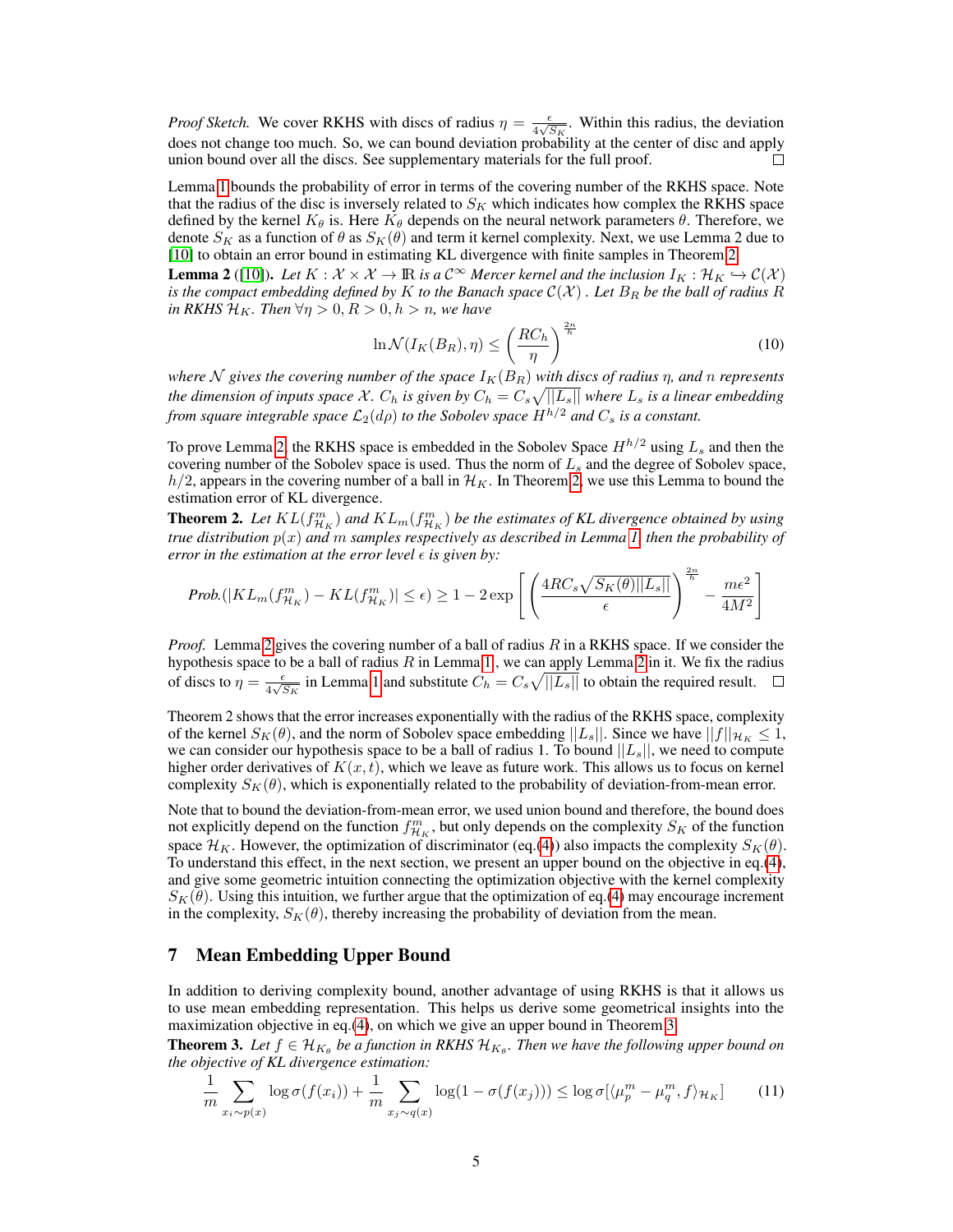

<span id="page-5-3"></span>Figure 1: Geometrically representing mean embeddings of two distributions, and their relation to the maximization objective and KL divergence.

and the KL divergence is given by  $KL = \langle \mu_p^m, f \rangle$  where  $\mu_p^m$  and  $\mu_q^m$  represent mean embedding of  $m$ *samples from distributions*  $x_i \sim p(x)$  *and*  $x_j \sim q(x)$  *with respect to*  $\mathcal{H}_K$ *.* 

The following Lemma is useful to prove this theorem.

<span id="page-5-2"></span>**Lemma 3.**  $E_{p(x)} \log \sigma(f(x)) + E_{q(y)} \log(1 - \sigma(f(y))) \leq \log \sigma[E_{p(x)}(f(x)) - E_{q(y)}(f(y))]$ 

*Proof Sketch.* It is proved by using  $1 - \sigma(f) = \sigma(-f)$  and using Jensen's inequality since  $\log \sigma$  is a concave function. See supplementary material for full proof. П

*Proof of Theorem [3.](#page-4-3)* If f lies in the RKHS, then there exists some  $\mu_p^m$  and  $\mu_q^m$  such that

$$
\frac{1}{m}\sum_{x_i \sim p(x)} f(x_i) = \langle \mu_p^m, f \rangle_{\mathcal{H}_K}, \quad \frac{1}{m}\sum_{x_j \sim q(x)} f(x) = \langle \mu_q^m, f \rangle_{\mathcal{H}_K}
$$
(12)

Applying eq.[\(12\)](#page-5-1) to the Lemma [3](#page-5-2) for finite samples, we obtain required result.

<span id="page-5-4"></span><span id="page-5-1"></span>
$$
\square^-
$$

**Geometric Intuition:** Theorem [3](#page-4-3) tells us that the upper bound (MEBUB) to the objective is  $\log \sigma$  of the inner product between  $\mu_p^m - \mu_q^m$  and f. The inner product and KL divergence estimates have been depicted geometrically in Fig. [1.](#page-5-3) When the objective is maximized, MEBUB may also increase which leads to an increase in the inner product since  $\log \sigma$  is monotonic. When this happens, nothing prevents the midpoint of the mean embeddings, *i.e.*,  $\frac{\mu_p^m + \mu_q^m}{2}$ , from going away from the origin in Fig. [1.](#page-5-3) In the next section, we show how this affects kernel complexity  $S_K$ .

# <span id="page-5-0"></span>8 Fitting Pieces and Complexity Control

Theorem [2](#page-4-1) shows that the error bound of the KL estimate is exponentially controlled by the kernel complexity  $S_K(\theta) = \sup K_{\theta}(x, t)$ . Since the mean of a vector is upper bounded by supremum,  $x,\tilde{t}$ 

$$
||\mu_p^m + \mu_q^m||_{\mathcal{H}_K} = \sqrt{\frac{1}{m^2} \sum_{i,j} K_\theta(y_i, y_j) + 2K_\theta(y_i, z_j) + K_\theta(z_i, z_j)}
$$
(13)

$$
\leq 2\sqrt{\sup_{x\in\{Y,Z\},t\in\{Y,Z\}} K_{\theta}(x,t)} = 2\sqrt{S_K(\theta)}\tag{14}
$$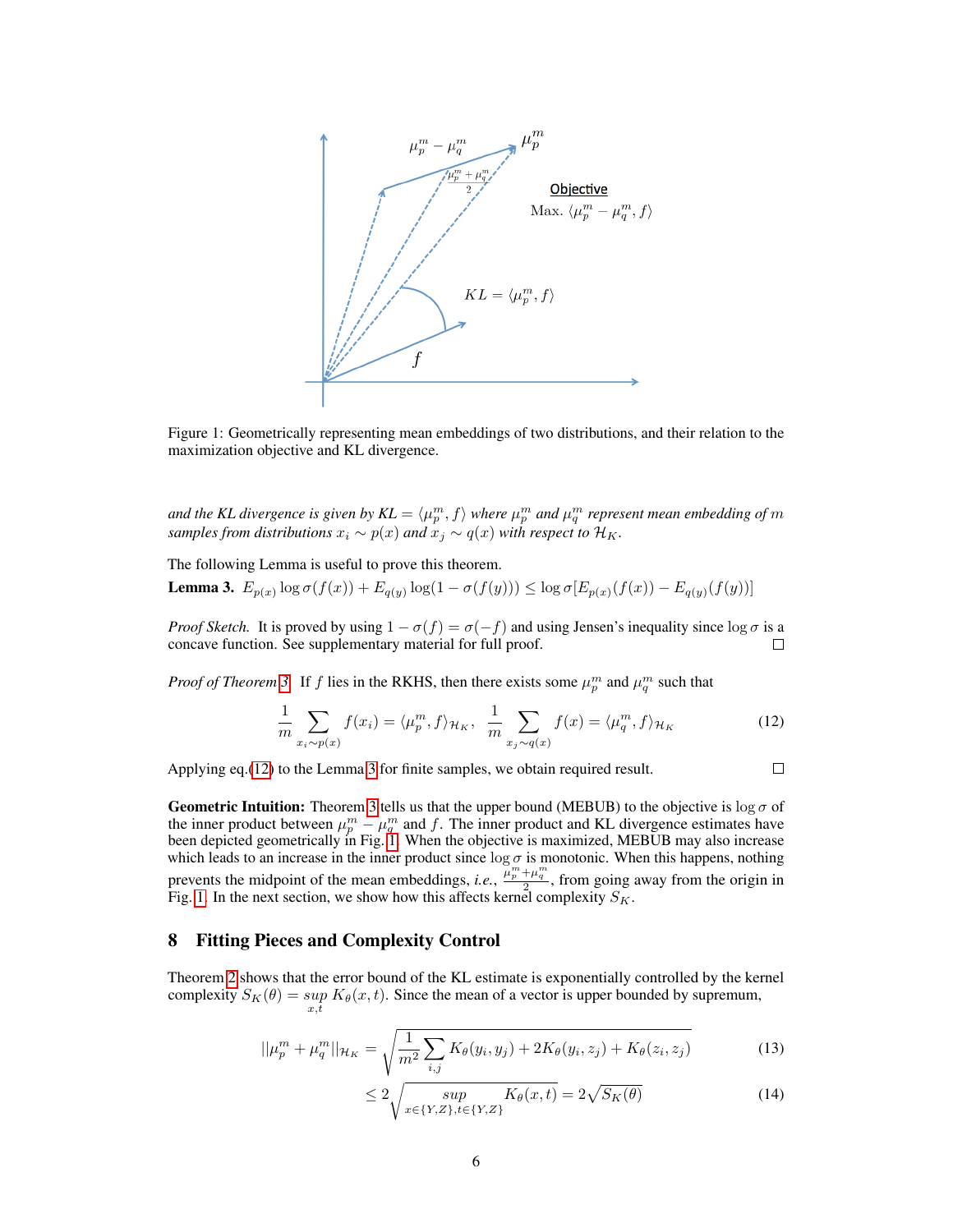As the training progresses in maximizing the objective in eq.[\(4\)](#page-2-1), the algorithm tries to do two things: 1) align f with  $\mu_p^m - \mu_q^m$  and 2) increase norms  $||\mu_p^m - \mu_q^m||_{\mathcal{H}_K}$  and  $||f||_{\mathcal{H}_K}$ . For fixed  $\langle \mu_p^m, \mu_q^m \rangle_{\mathcal{H}_K}/(||\mu_p^m||.||\mu_q^{\hat{m}}||)$ , we can show that the ratio  $||(\mu_p^m - \mu_q^m)||_{\mathcal{H}_K}/||\mu_p^m + \mu_q^m||_{\mathcal{H}_K}$  also remains unchanged. Under this assumption, we could say that maximizing eq.[\(4\)](#page-2-1) could lead to increment of  $||\mu_p^m + \mu_q^m||_{\mathcal{H}_K}$ , and nothing would stop the network from going this way. When this happens, the inequality in eq.[\(14\)](#page-5-4) suggests that  $S_K(\theta)$  also increases, thereby increasing the probability of deviation-from-the-mean error in the KL estimate by Theorem [2.](#page-4-1) In other words, as we train the neural discriminator, the neural network parameters  $\theta$  change such that the complexity of RKHS might itself keep increasing which causes exponential growth in the sample complexity.

To control the complexity of RKHS space, we can control  $S_K(\theta)$  during the training of the neural network. To do this in a scalable way compatible with neural networks, we use gradient descent based optimization. Computation of gradient of  $S_K(\theta)$  w.r.t  $\theta$  is straightforward using definition of  $K_{\theta}(x, t)$  and can be easily realized by using backpropagation. Ideally,  $S_K(\theta)$  is  $max.K_{\theta}(x, t)$  over all the data-pairs  $(x, t) \in \mathcal{X} \times \mathcal{X}$ , which requires passing all the datapoints through neural network. Instead, we simply compute supremum over the minibatch matrix which contains the  $2b \times 2b$  entries corresponding to every pair in 2b elements (b from each distribution  $p(x)$  and  $q(x)$ ). This is obviously a lowerbound – denoted by  $S_{min}(\theta)$  – of  $S_K(\theta)$ . To penalize the RKHS space that are high in complexity, we add a regularization term with parameter  $\lambda$  to maximize a modified objective:

<span id="page-6-0"></span>
$$
\frac{1}{m} \sum_{x_i \sim p(x_i)} \log \sigma(f(x_i)) + \frac{1}{m} \sum_{x_j \sim q(x_j)} \log(1 - \sigma(f(x_j))) - \lambda \cdot S_{mini}^{\gamma}
$$
\n(15)

where  $\gamma$  is an estimation of  $\frac{n}{h}$  and treated as a hyperparameter. Optimization of eq.[\(15\)](#page-6-0) w.r.t. neural network parameters  $\theta$  allows dynamic control of the complexity of the discriminator function on the fly in a scalable and efficient way.

#### 9 Experimental Results

Experimental Setup: We assume that we have finite sets of samples from two distributions. We further assume that we are required to apply minibatch based optimization. We consider estimating KL divergence in a simple case of two Gaussian distributions in 2D, where we know the analytical KL divergence between the two distributions as the ground truth. We consider three different pairs of distributions corresponding to true KL divergence values of 1.3, 13.8 and 61.1, respectively and use  $m = 5000$  samples from each distribution to estimate KL in the finite case.

As the discriminator, we use a fully connected neural network with two hidden layers. The number of hidden units are varied to understand the effect of the discriminator complexity on the fluctuation of the KL estimate. The dimensions are kept identical between the neural-net discriminator and the RKHS discriminator, the latter being different only in that its last layer is stochastic. We perform random estimation experiment 30 times and report the mean, standard deviation, scatter and box plots

**Finite** *v.s.* Infinite Samples: In infinite samples experiment, we assume that we can continuously sample from the model generating data from the two given distributions. The results of KL estimates using infinite samples is shown in Fig. [2](#page-7-0) and Table[.1](#page-8-0) left, in comparison with estimates using finite samples without controlling the complexity of the neural-net discriminator. We observe that when we use infinite samples, we obtain an estimate with low variance and values close to the analytical truth in KL = 1.3 and KL = 13.8 and an underestimate when KL =  $61.1$ . In contrast, when we use finite samples without controlling the complexity of the neural-net discriminator, the estimates fluctuated heavily confirming our hypothesis: we need to control the complexity of the function when the number of samples is finite, or else the probability of estimation error increases.

Complexity Control: Fig. [2](#page-7-0) and Table[.1](#page-8-0) left compare the estimation of KL divergence with and without controlling the discriminator complexity. With discriminator complexity penalized in eq. [\(15\)](#page-6-0), the KL estimates are much more reliable (low variance) and closer to the estimates from infinite samples. Note in Fig[.2](#page-7-0) that, without complexity penalization, the erratic behavior of the KL estimator worsens as the number of hidden layers increases in the discriminator. This is consistent with our theory because increasing the number of hidden layers increases the complexity of the discriminator. This highlights the need of higher degree penalization of the discriminator complexity as a neural network with increased capacity is used to estimate higher values of KL divergence.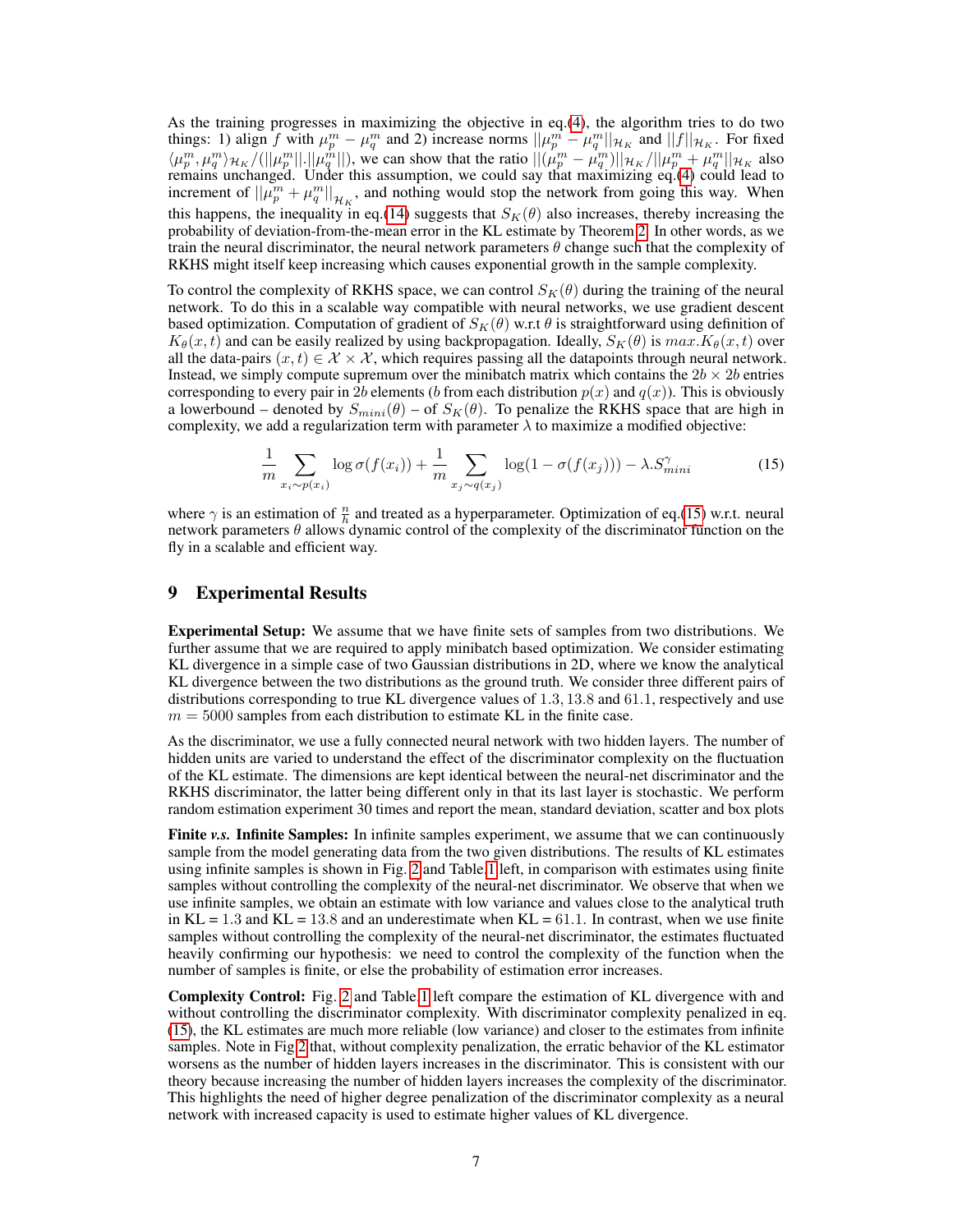







<span id="page-7-0"></span>Figure 2: Comparison of KL divergence estimates using infinite samples (purple) versus finite samples with (blue) and without (red) complexity control.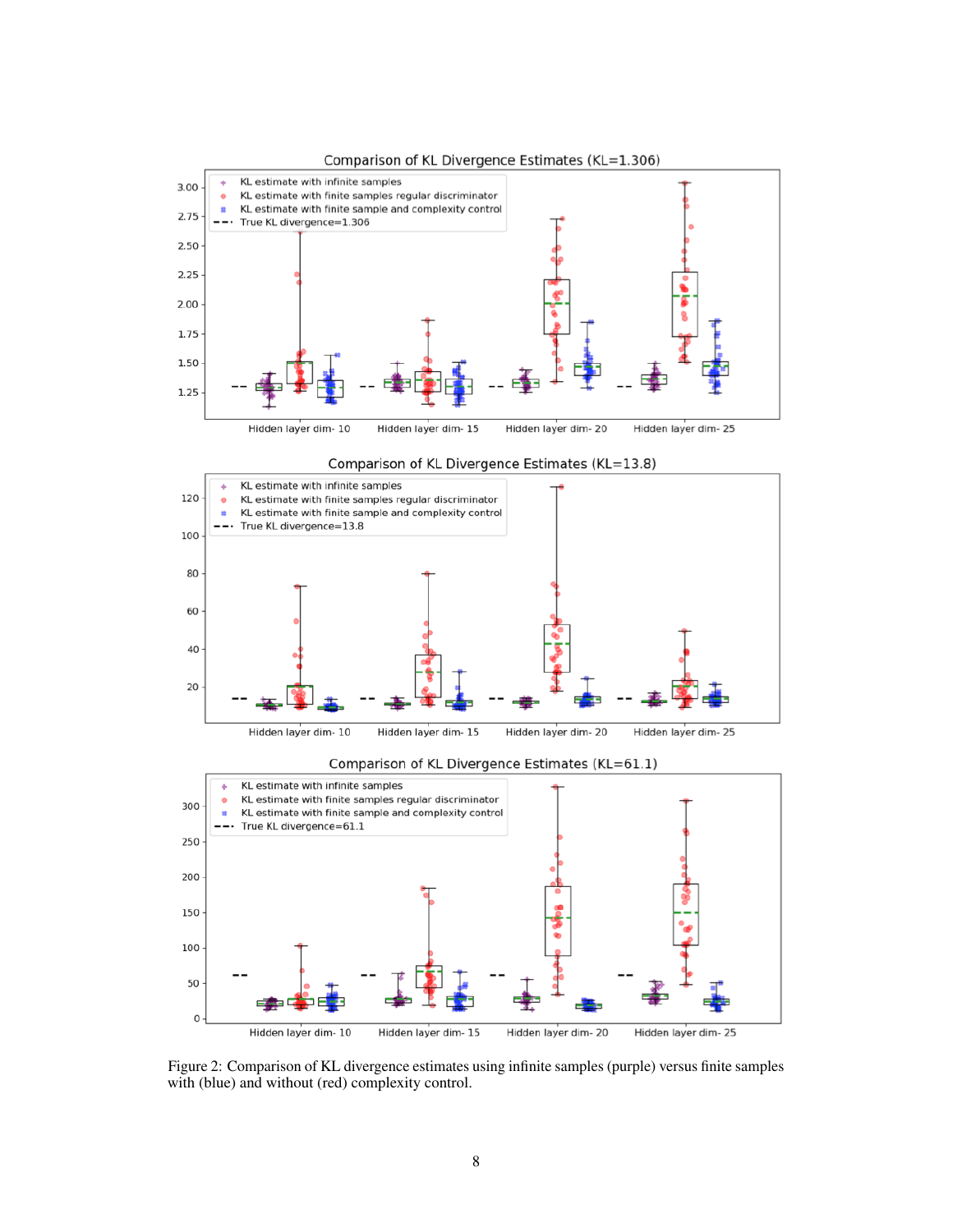| <b>Method</b> |                |                |              |           |            |                |          |
|---------------|----------------|----------------|--------------|-----------|------------|----------------|----------|
|               | 1.3            | 13.8           | 61.1         | $\lambda$ |            | <b>True KL</b> |          |
| <b>MINE</b>   | Unstable       | Unstable       | Unstable     |           | -1.3       | 13.8           | 61.1     |
| <b>VDM</b>    | Unstable       | Unstable       | Unstable     | $5e-5$    | $1.46 +$   | $16.65\pm$     | $116.7+$ |
| Infinite      | $1.4 \pm 0.05$ | $12.6 \pm 1.5$ | $32.4 + 7.9$ |           | 0.22       | 10.4           | 116      |
| sample        |                |                |              | $1e-4$    | $1.56 \pm$ | $30.97\pm$     | $39.17+$ |
| <b>NN</b>     | $2.1 + 0.42$   | $20.6 \pm 9.8$ | $150 \pm 65$ |           | 0.25       | 10.5           | 18.5     |
| Disc          |                |                |              | $5e-4$    | $1.47 +$   | $13.44\pm$     | $18.36+$ |
| Complexity    | $1.5 \pm 0.15$ | $13.6 \pm 2.4$ | $24 \pm 8.2$ |           | 0.11       | 2.68           | 3.9      |
| control       |                |                |              |           |            |                |          |

<span id="page-8-0"></span>Table 1: Left: Comparison of KL divergence estimates using different methods (hidden layer dim =25). Right: The effect of the regularization parameter  $\lambda$ ; hidden layer dimension = 20

**Effect of Regularization Parameter:** Table [1](#page-8-0) right shows the effect of the regularization parameter  $\lambda$  that tunes the level of complexity control in eq. [\(15\)](#page-6-0). The fluctuation in estimates decreases as we increase the value of  $\lambda$ . We also repeated these experiments varying the latent dimension (see Fig.3 in appendix) and found that the pattern holds in all cases. Furthermore, for a discriminator with low complexity (*e.g.*, latent dimension = 10), a smaller value of  $\lambda$  is sufficient to yield low-variance estimate. As the size of the hidden layer increases, we need to penalize the complexity aggressively with a higher value of  $\lambda$  in order to obtain the same level of consistency. This further supports our theory.

**Underestimation for High KL Divergence** We observe in Fig[.2](#page-7-0) and Table. [1](#page-8-0) that, for  $KL = 61.1$ , results from both infinite samples and finite samples with complexity control give underestimated KL divergences even though they reduce fluctuation significantly. This is not surprising since we were focusing on deviation-from-mean error. The total estimation error consists of two additional errors: discriminator induced error and the bias (see eq[.6\)](#page-2-2). For the small KL divergence, simply controlling complexity was sufficient to minimize all the errors, but for higher value, it is no longer sufficient. The underestimation might be either because of the bias or error induced by incorrect discriminator function. High bias might be caused if we control the function space too much such that the optimum discriminator  $f^*_{\mathcal{H}_K}$  is not close to true discriminator function,  $f^*$  (see bias-variance trade-off [\[10,](#page-9-11) [6\]](#page-9-14)). It would be an interesting future direction to quantify all three error terms in eq.[\(6\)](#page-2-2).

## 10 Conclusions & Discussion

We have shown that using a regular neural network as a discriminator in estimating KL divergence results in unreliable estimation if the complexity of the function space is not controlled. We then showed a solution by penalizing the kernel complexity in a scalable way using neural networks.

The idea of constructing a neural-net function in RKHS and complexity control could also be useful in stabilizing GANs, or potentially in improving generalization of neural networks. Several papers have identified issues with the stability of GANs [\[14,](#page-9-2) [13,](#page-9-15) [21\]](#page-9-16). One common understanding is that, in its raw form, we do not enforce the discriminator function to be smooth or regular around the neighborhood of its inputs. Currently, the most successful way to stabilize GANs is to enforce smoothness by gradient penalization. Even in variations like Wasserstein GAN [\[1,](#page-8-2) [12\]](#page-9-17) and MMD GAN [\[7\]](#page-9-18), gradient penalty is crucial to achieve stable results. On the light of the present analysis, we believe that the gradient penalty can be thought as one way to control the complexity of the discriminator. The objective and nature of optimization is such that the complexity of discriminator is bound to increase and therefore some way of decreasing complexity is a must. Similarly, generalization of neural network classifiers and regressors could be improved with complexity control.

#### References

- <span id="page-8-2"></span>[1] Martin Arjovsky, Soumith Chintala, and Léon Bottou. Wasserstein generative adversarial networks. In International Conference on Machine Learning, pages 214–223, 2017.
- <span id="page-8-1"></span>[2] Francis Bach. Breaking the curse of dimensionality with convex neural networks. The Journal of Machine Learning Research, 18(1):629–681, 2017.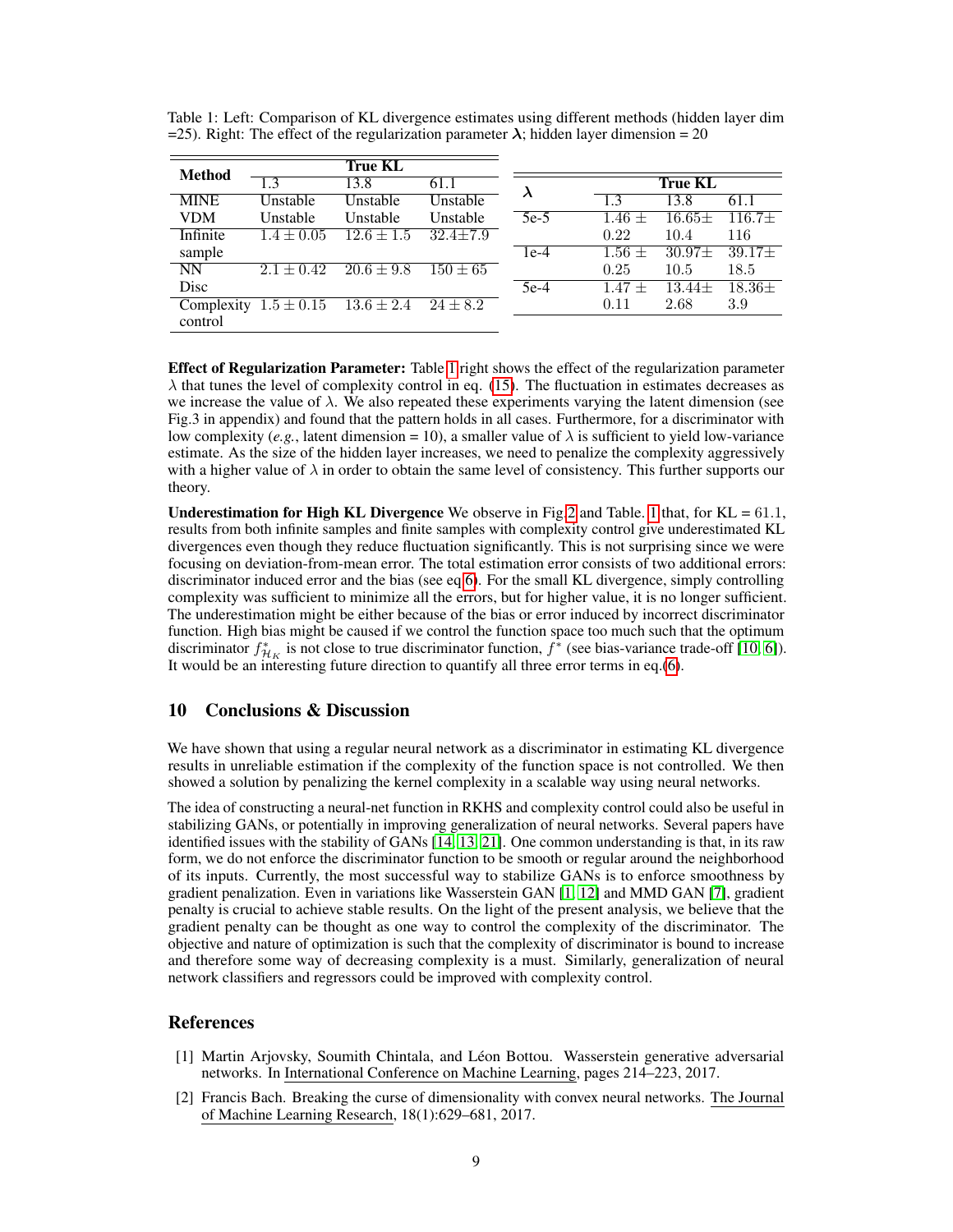- <span id="page-9-10"></span>[3] Francis Bach. On the equivalence between kernel quadrature rules and random feature expansions. The Journal of Machine Learning Research, 18(1):714–751, 2017.
- <span id="page-9-6"></span>[4] Mohamed Ishmael Belghazi, Aristide Baratin, Sai Rajeshwar, Sherjil Ozair, Yoshua Bengio, Aaron Courville, and Devon Hjelm. Mutual information neural estimation. In International Conference on Machine Learning, pages 531–540, 2018.
- <span id="page-9-9"></span>[5] A. Berlinet and C. Thomas-Agnan. Reproducing Kernel Hilbert Spaces in Probability and Statistics. Springer US, 2011.
- <span id="page-9-14"></span>[6] Christopher M Bishop. Pattern recognition and machine learning. springer, 2006.
- <span id="page-9-18"></span>[7] Mikołaj Bińkowski, Dougal J. Sutherland, Michael Arbel, and Arthur Gretton. Demystifying MMD GANs. In International Conference on Learning Representations, 2018.
- <span id="page-9-1"></span>[8] Tian Qi Chen, Xuechen Li, Roger B Grosse, and David K Duvenaud. Isolating sources of disentanglement in variational autoencoders. In Advances in Neural Information Processing Systems, pages 2610–2620, 2018.
- <span id="page-9-3"></span>[9] Xi Chen, Yan Duan, Rein Houthooft, John Schulman, Ilya Sutskever, and Pieter Abbeel. Infogan: Interpretable representation learning by information maximizing generative adversarial nets. In Advances in neural information processing systems, pages 2172–2180, 2016.
- <span id="page-9-11"></span>[10] Felipe Cucker and Steve Smale. On the mathematical foundations of learning. Bulletin of the American mathematical society, 39(1):1–49, 2002.
- <span id="page-9-13"></span>[11] Arthur Gretton, Karsten M Borgwardt, Malte J Rasch, Bernhard Schölkopf, and Alexander Smola. A kernel two-sample test. Journal of Machine Learning Research, 13(Mar):723–773, 2012.
- <span id="page-9-17"></span>[12] Ishaan Gulrajani, Faruk Ahmed, Martin Arjovsky, Vincent Dumoulin, and Aaron C Courville. Improved training of wasserstein gans. In I. Guyon, U. V. Luxburg, S. Bengio, H. Wallach, R. Fergus, S. Vishwanathan, and R. Garnett, editors, Advances in Neural Information Processing Systems 30, pages 5767–5777. Curran Associates, Inc., 2017.
- <span id="page-9-15"></span>[13] Naveen Kodali, Jacob Abernethy, James Hays, and Zsolt Kira. On convergence and stability of gans. arXiv preprint arXiv:1705.07215, 2017.
- <span id="page-9-2"></span>[14] Lars Mescheder, Andreas Geiger, and Sebastian Nowozin. Which training methods for gans do actually converge? In International Conference on Machine Learning, pages 3481–3490, 2018.
- <span id="page-9-7"></span>[15] Lars Mescheder, Sebastian Nowozin, and Andreas Geiger. Adversarial variational bayes: Unifying variational autoencoders and generative adversarial networks. In International Conference on Machine Learning (ICML), 2017.
- <span id="page-9-0"></span>[16] XuanLong Nguyen, Martin J Wainwright, and Michael I Jordan. Estimating divergence functionals and the likelihood ratio by convex risk minimization. IEEE Transactions on Information Theory, 56(11):5847–5861, 2010.
- <span id="page-9-5"></span>[17] Sebastian Nowozin, Botond Cseke, and Ryota Tomioka. f-gan: Training generative neural samplers using variational divergence minimization. In Advances in neural information processing systems, pages 271–279, 2016.
- <span id="page-9-4"></span>[18] Casper Kaae Sønderby, Jose Caballero, Lucas Theis, Wenzhe Shi, and Ferenc Huszár. Amortised map inference for image super-resolution. ICLR, 2017.
- <span id="page-9-8"></span>[19] Jiaming Song and Stefano Ermon. Understanding the limitations of variational mutual information estimators. arXiv preprint arXiv:1910.06222, 2019.
- <span id="page-9-12"></span>[20] Bharath K Sriperumbudur, Arthur Gretton, Kenji Fukumizu, Bernhard Schölkopf, and Gert RG Lanckriet. Hilbert space embeddings and metrics on probability measures. Journal of Machine Learning Research, 11(Apr):1517–1561, 2010.
- <span id="page-9-16"></span>[21] Hoang Thanh-Tung, Truyen Tran, and Svetha Venkatesh. Improving generalization and stability of generative adversarial networks. In International Conference on Learning Representations, 2019.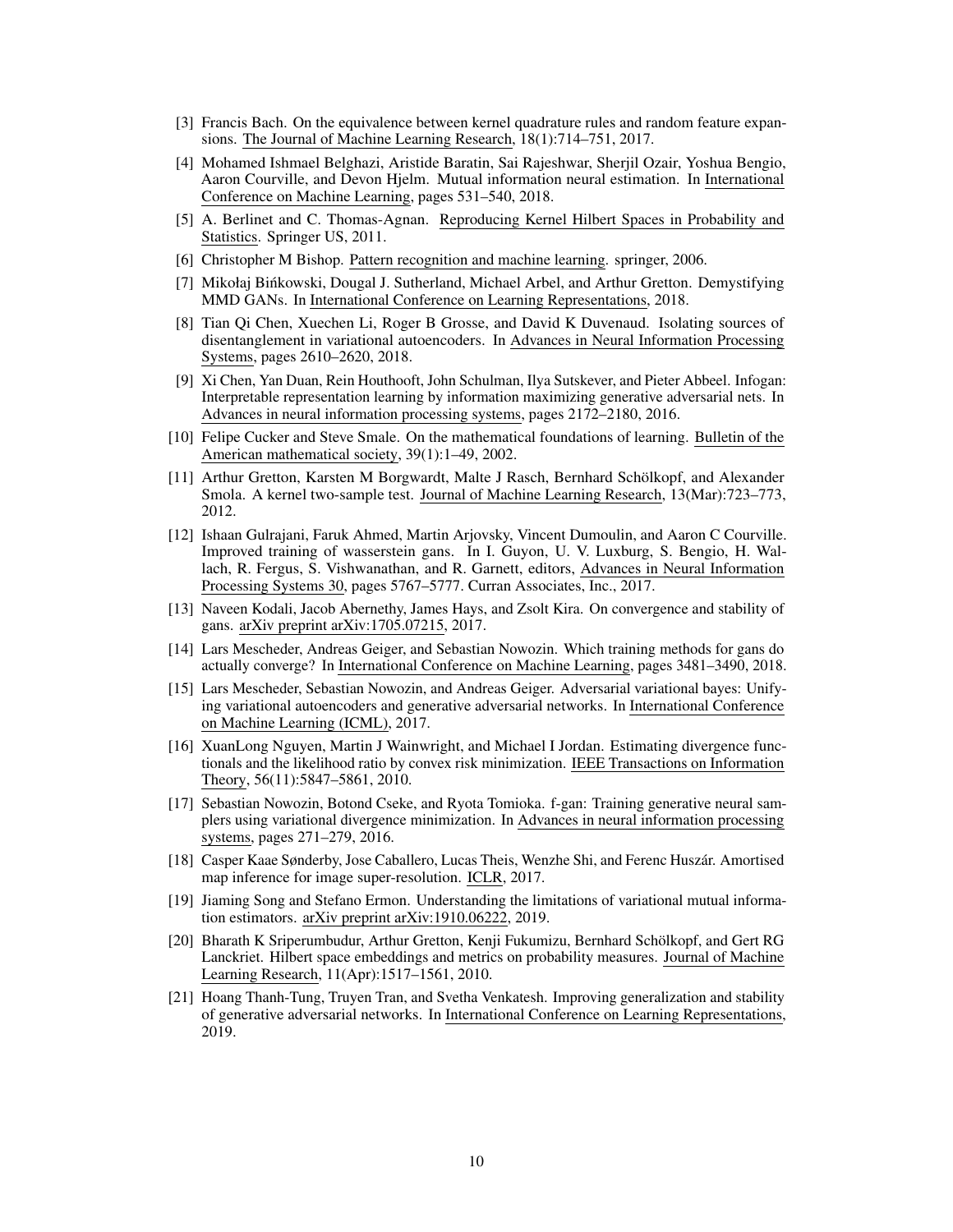#### A Bounding the Error Probability of KL Estimates

To obtain the probability of deviation-from-mean error, we first bound the error probability in terms of the covering number in Lemma [1.](#page-3-4) Then, we use an estimate of the covering number of RKHS due to [\[10\]](#page-9-11) to obtain a bound of error probability in terms of the kernel  $K_{\theta}$  in Theorem [2.](#page-4-1)

**Lemma 1.** Let  $f_{\mathcal{H}_K}^m$  be the optimal discriminator function in a RKHS  $\mathcal{H}_K$  which is M-bounded. Let  $KL_m(f_{\mathcal{H}_K}^m) = \frac{1}{m} \sum_i f_{\mathcal{H}_K}^m(x_i)$  and  $KL(f_{\mathcal{H}_K}^m) = E_{p(x)}[f_{\mathcal{H}_K}^m(x)]$  be the estimate of KL divergence *from m samples and that by using true distribution* p(x) *respectively. Then the probability of error at some accuracy level, is lower-bounded as:*

$$
Prob.(|KL_m(f_{\mathcal{H}_K}^m) - KL(f_{\mathcal{H}_K}^m)| \le \epsilon) \ge 1 - 2\mathcal{N}(\mathcal{H}_K, \frac{\epsilon}{4\sqrt{S_K}}) \exp(-\frac{m\epsilon^2}{4M^2})
$$

*where*  $\mathcal{N}(\mathcal{H}_K, \eta)$  *denotes the covering number of a RKHS space*  $\mathcal{H}_K$  *with disks of radius*  $\eta$ *, and*  $S_K = \sup_{x,t} \ K(x,t)$  which we refer as kernel complexity

*Proof.* Let  $\ell_z(f) = E_{p(x)}[f(x)] - \frac{1}{m} \sum_i f(x_i)$  denotes the error in the estimate such that we want to bound  $|\ell_z(f)|$ . We have,

$$
\ell_z(f_1) - \ell_z(f_2) = E_{p(x)}[f_1(x) - f_2(x)] - \frac{1}{m} \sum_i f_1(x_i) - f_2(x_i)
$$

We know  $E_{p(x)}[f_1(x) - f_2(x)] \le ||f_1 - f_2||_{\infty}$  and  $\frac{1}{m} \sum_i f_1(x_i) - f_2(x_i) \le ||f_1 - f_2||_{\infty}$ . Using the triangle inequality, we obtain  $|\ell_z(f_1) - \ell_z(f_2)| \leq 2||f_1 - f_2||_{\infty}$ . Now, consider  $f \in \mathcal{H}_K$ , then,

$$
|f(x)| = |\langle K_x, f \rangle| \le ||f|| ||K_x|| = ||f|| \sqrt{K(x, x)}
$$
\n(16)

This implies the RKHS space norm and  $\ell_{\infty}$  norm of a function are related by

<span id="page-10-2"></span><span id="page-10-1"></span><span id="page-10-0"></span>
$$
||f||_{\infty} \le \sqrt{S_K} ||f||_{\mathcal{H}_K} \tag{17}
$$

Hence, we have:

$$
|\ell_z(f_1) - \ell_z(f_2)| \le 2\sqrt{S_K} ||f_1 - f_2||_{\mathcal{H}_K}
$$
\n(18)

The idea of the covering number is to cover the whole RKHS space  $\mathcal{H}_K$  with disks of some fixed radius  $\eta$ , which helps us bound the error probability in terms of the number of such disks. Let  $\mathcal{N}(\mathcal{H}_K, \eta)$  be such disks covering the whole RKHS space. Then, for any function  $f$  in  $\mathcal{H}_K$ , we can find some disk,  $D_j$  with centre  $f_j$ , such that  $||f - f_j||_{\mathcal{H}_K} \leq \eta$ . If we choose  $\eta = \frac{\epsilon}{2\sqrt{N}}$  $\frac{\epsilon}{2\sqrt{S_K}}$ , then from eq.[\(18\)](#page-10-0), we obtain,

$$
\sup_{f \in D_j} |\ell_z(f)| \ge 2\epsilon \implies |\ell_z(f_j)| \ge \epsilon \tag{19}
$$

Using the Hoeffding's inequality,  $\text{Prob.}(|\ell_z(f_j)| \ge \epsilon) \le 2e^{-\frac{m\epsilon^2}{2M^2}}$  and eq.[\(19\)](#page-10-1),

$$
\text{Prob.}(\sup_{f \in D_j} |\ell_z(f)| \ge 2\epsilon) \le 2e^{-\frac{m\epsilon^2}{2M^2}} \tag{20}
$$

Applying union bound over all the disks, we obtian,

$$
\text{Prob.}(sup_{f \in \mathcal{H}} |\ell_z(f)| \ge 2\epsilon) \le 2\mathcal{N}(\mathcal{H}, \frac{\epsilon}{2\sqrt{S_K}})e^{-\frac{m\epsilon^2}{2M^2}} \tag{21}
$$
\n
$$
\text{Prob.}(sup_{f \in \mathcal{H}} |\ell_z(f)| \le \epsilon) \ge 1 - 2\mathcal{N}(\mathcal{H}, \frac{\epsilon}{4\sqrt{S_K}})e^{-\frac{m\epsilon^2}{8M^2}}
$$

which proves the lemma.

# On M-boundedness of  $f^m_{\mathcal{H}_K}$

To prove the lemma, we assumed that  $f_{\mathcal{H}_K}^m$  is M bounded. To see why this is reasonable, from eq[.17,](#page-10-2) we have  $||f_{\mathcal{H}_K}^m||_{\infty} \leq \sqrt{S_K}||f_{\mathcal{H}_K}^m||_{\mathcal{H}_K}$ . Since by construction,  $||f_{\mathcal{H}_K}^m||_{\mathcal{H}_K} \leq 1$ ,  $f_{\mathcal{H}_K}^m$  is bounded if  $S_K$  is bounded, which is true by assumption and seems to hold true in experiments.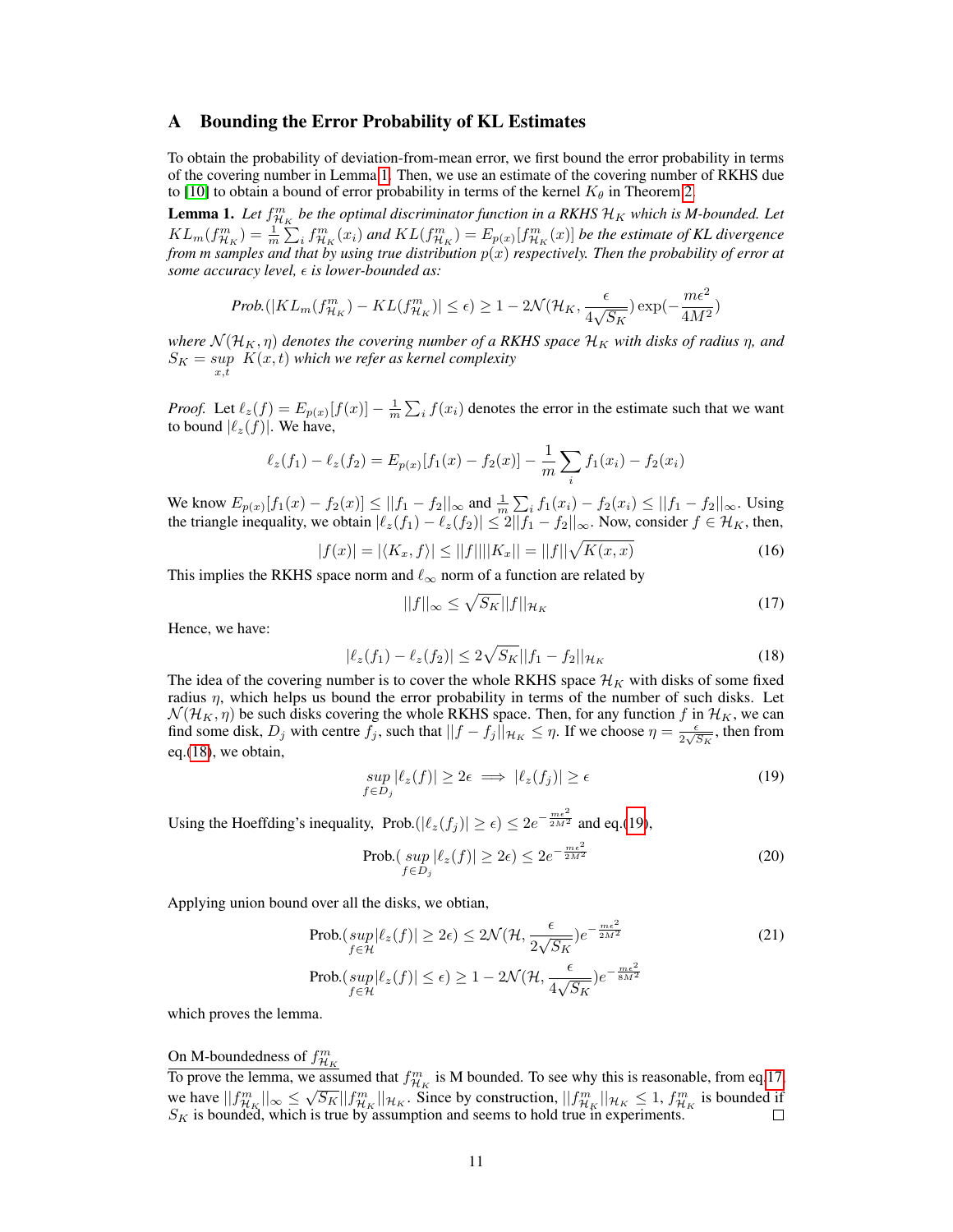Remark 1. *We derived the error bound based on the Hoeffding's inequality by assuming that our only knowledge about* f *is that it is bounded. If we have other knowledge, for example, if we know the variance of* f*, we could use Bernstein's inequality instead of Hoeffding's inequality with minimal change to the proof. To the extent we are interested in the contribution of neural network in error bound, however, there is not much gain by using one inequality or the other. Hence, we stick with Hoeffding's inequality and note other possibilities.*

**Remark 2.** *Note that in Lemma 1, the radius of disks are inversely related to the the quantity,*  $S_K$ , *meaning that if*  $S_K$  *is high, we would need large number of disks to fill the RKHS space. Hence, it denotes a quantity that reflects the complexity of the RKHS space. We, therefore, term it kernel complexity. Also in eq. [17](#page-10-2) and the discussion about the M-boundedness, we see that the maximum value*  $|f(x)|$  *depends on*  $S_K$ , again providing insight into how  $S_K$  may control both maximum *fluctuation and the boundedness.*

Lemma [1](#page-3-4) bounds the probability of error in terms of the covering number of the RKHS space. Next, we use Lemma 2 due to [\[10\]](#page-9-11) to obtain an error bound in estimating KL divergence with finite samples in Theorem [2.](#page-4-1)

**Lemma 2** ([\[10\]](#page-9-11)). *Let*  $K : \mathcal{X} \times \mathcal{X} \to \mathbb{R}$  *is a*  $C^{\infty}$  *Mercer kernel and the inclusion*  $I_K : \mathcal{H}_K \hookrightarrow \mathcal{C}(\mathcal{X})$ *is the compact embedding defined by* K *to the Banach space*  $\mathcal{C}(\mathcal{X})$ . Let  $B_R$  *be the ball of radius* R *in RKHS*  $\mathcal{H}_K$ *. Then*  $\forall \eta > 0, R > 0, h > n$ *, we have* 

$$
\ln \mathcal{N}(I_K(B_R), \eta) \le \left(\frac{RC_h}{\eta}\right)^{\frac{2n}{h}}
$$
\n(22)

*where* N gives the covering number of the space  $I_K(B_R)$  with disks of radius  $\eta$ , and  $n$  represents *the dimension of inputs space*  $X$ *.*  $C_h$  *is given by* 

$$
C_h = C_s \sqrt{||L_s||} \tag{23}
$$

*where*  $L_s$  *is a linear embedding from square integrable space*  $\mathcal{L}_2(d\rho)$  *to the Sobolev space*  $H^{h/2}$  *and*  $C_s$  *is a constant.* 

To prove Lemma [2,](#page-4-2) the RKHS space is embedded in the Sobolev Space  $H^{h/2}$  using  $L_s$  and then covering number of Sobolev space is used. Thus the norm of  $L_s$  and the degree of Sobolev space,  $h/2$ , appears in the covering number of a ball in  $\mathcal{H}_K$ . In Theorem [2,](#page-4-1) we use this Lemma to bound the estimation error of KL divergence.

**Theorem 2.** Let  $KL(f^m_{\mathcal{H}_K})$  and  $KL_m(f^m_{\mathcal{H}_K})$  be the estimates of KL divergence obtained by using *true distribution*  $p(x)$  *and* m *samples respectively as described in Lemma [1,](#page-3-4) then the probability of error in the estimation at the error level*  $\epsilon$  *is given by:* 

$$
Prob(|KL_m(f_{\mathcal{H}_K}^m) - KL(f_{\mathcal{H}_K}^m)| \le \epsilon) \ge 1 - 2\exp\left[\left(\frac{4RC_s\sqrt{S_K||L_s||}}{\epsilon}\right)^{\frac{2n}{h}} - \frac{m\epsilon^2}{4M^2}\right]
$$

*Proof.* Lemma [2](#page-4-2) gives the covering number of a ball of radius R in a RKHS space. If we consider the hypothesis space to be a ball of radius  $R$  in Lemma [1](#page-3-4), we can apply Lemma [2](#page-4-2) in it. Additionally, since we fix the radius of disks to be  $\eta = \frac{\epsilon}{4\sqrt{3}}$  $rac{\epsilon}{4\sqrt{S_K}}$  in Lemma [1,](#page-3-4) we obtain,

$$
\text{Prob.}(|KL_m(f_{\mathcal{H}_K}^m) - KL(f_{\mathcal{H}_K}^m)| \le \epsilon) \ge 1 - 2 \exp\left[\left(\frac{4\sqrt{S_K}RC_h}{\epsilon}\right)^{\frac{2n}{h}} - \frac{m\epsilon^2}{4M^2}\right]
$$
(24)

Substituting  $C_h = C_s \sqrt{||L_s||}$  gives the required result.

# $\Box$

## B Mean Embedding Upper Bound

Using mean embedding representation of functions in RKHS space, we derive some geometrical insights into the maximization objective. Theorem [3](#page-4-3) first gives an upper bound to the optimization objective, which depends on Lemma 3 as proved next.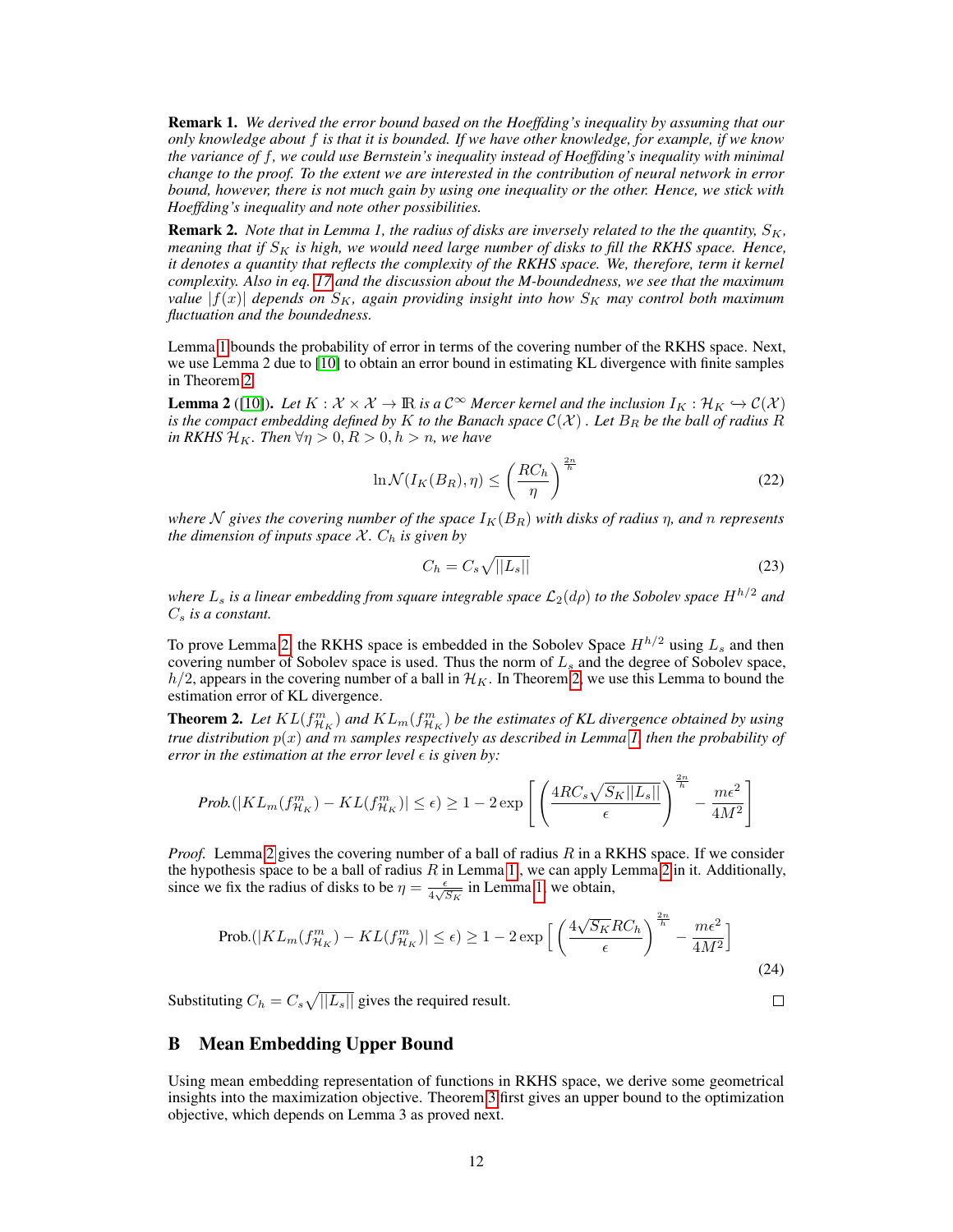**Lemma 3.**  $E_{p(x)} \log \sigma(f(x)) + E_{q(y)} \log(1 - \sigma(f(y))) \leq \log \sigma[E_{p(x)}(f(x)) - E_{q(y)}(f(y))]$ 

*Proof.*

$$
E_{p(x)} \log \sigma(f(x)) + E_{q(x)} \log(1 - \sigma(f(x))) = E_{p(x)} \log \sigma(f(x)) + E_{q(x)} \log(\frac{1}{1 + \exp(f)})
$$
  
\n
$$
= E_{p(x)} \log \sigma(f(x)) + E_{q(x)} \log(\frac{\exp(-f)}{1 + \exp(-f)})
$$
  
\n
$$
= E_{p(x)} \log \sigma(f(x)) + E_{q(x)} \log(\sigma(-f(x)))
$$
  
\n
$$
\leq \log \sigma[E_{p(x)}(f(x))] + \log \sigma[E_{q(x)}(-f(x))]
$$
  
\n
$$
\leq \log \sigma[E_{p(x)}(f(x)) - E_{q(x)}(f(x))
$$

where we used the fact that  $\log \sigma$  is a concave function and applied Jensen's inequality in last two lines and linearity of expectation in the last line.  $\Box$ 

#### C Algorithm

Algorithm 1 details the algorithm to estimate KL divergence with complexity control.

| Algorithm 1 KL divergence estimation with complexity control |  |  |  |
|--------------------------------------------------------------|--|--|--|
|                                                              |  |  |  |

- 1: Fix minibatch size, b, hyperparameter  $\gamma$ , number of samples m,  $flat_n = 100$ ,  $idx = 0$ ,  $\ell_{min} =$  $\infty$ 2: Initialize the neural network parameters  $\theta$ , last layer  $w \sim \mathcal{N}(\bar{w}, LL^T),$  such that  $\bar{w}=0, LL^T=I$
- 
- 3: for iteration *iter* in 1 to *iter<sub>max</sub>* do
- 4:  $kl_{sum} = 0, l_{adv} = 0, n\_batch = (m/b)$
- 5: **for** iteration k in 1 to  $n\_batch$  do
- 6: Sample minibatch  $\{x_i\}_{i=1}^b$  from  $p(x)$  and  $\{y_i\}_{i=1}^b$  from  $q(x)$ , and  $J = \{\{x_i\}_{i=1}^b, \{y_i\}_{i=1}^b\}$
- 7: For each  $x_i, y_i$ , sample  $\epsilon \sim \mathcal{N}(0, I)$  and obtain samples  $\{w_j\}_{j=1}^d$  where  $w_j = \bar{w} + L\epsilon_j$

8: 
$$
f(x)_i = \frac{1}{d} \sum_j \phi_\theta(x_i)^T w_j
$$

$$
f(y)_i = \frac{1}{d} \sum_j \phi_\theta(y_i)^T w_j
$$

9: 
$$
loss_d = -\frac{1}{b} \sum_i \log \sigma(f(x_i)) + \log(1 - f(y_i))
$$

- 10:  $S_{mini} = \max_{x \in J, t \in J} \phi_{\theta}(x)^{T} (\bar{w}\bar{w}^{T} + \Sigma) \phi_{\theta}(t)$
- 11: Backpropagate  $loss = loss_d + \lambda \cdot S_{mini}^{\gamma}$  and update  $\theta, \bar{w}, L$

12: 
$$
kl_{sum} = kl_{sum} + \frac{1}{b} \sum_{i} \log \sigma(f(x_i))
$$

$$
\ell_{adv} = \ell_{adv} + loss_d
$$

- 13: end for
- 14:  $\ell = \ell_{adv}/n\_batch, kl_{iter} = kl_{sum}/n\_batch$ <br>15: **if**  $\ell < \ell_{min}$  **then**
- 
- 15: **if**  $\ell < \ell_{min}$  then<br>16:  $kl = kl_{iter}$ , *id*  $kl = kl_{iter}, idx = iter$
- 17: **else if**  $iter > idx + flat_n$  then
- 18: **return**  $kl$
- 19: end if
- 20: end for
- 21:  $return$  $kl$

# D Experimental Results

#### D.1 Details of experimental setup

Neural RKHS discriminator architecture (Proposed method) Fully connected Leaky ReLU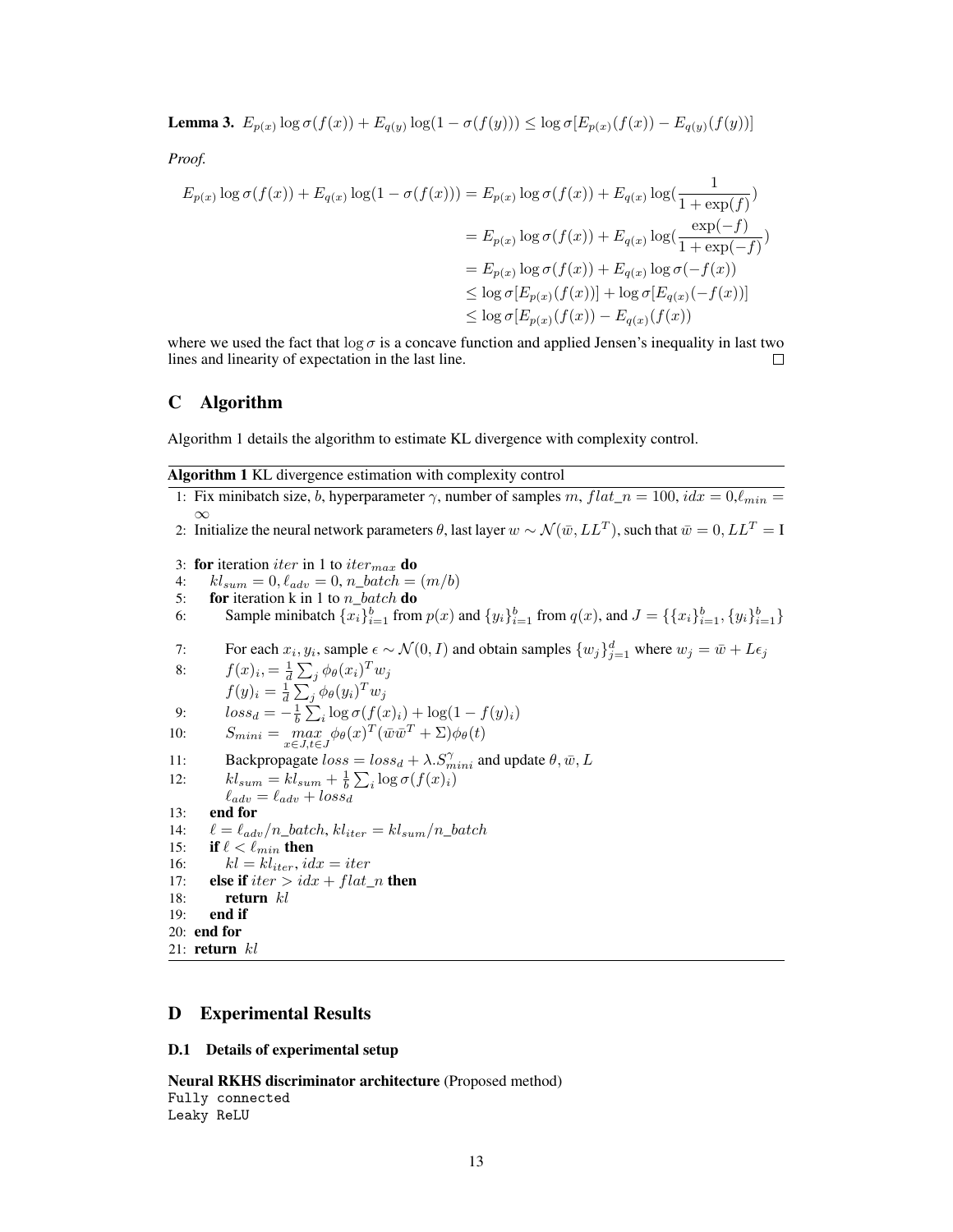Fully connected Leaky ReLU

For the RKHS discriminator, this gives  $\phi_{\theta}(x)$  for the input data x. Then,  $f(x)$  needs to defined as in line 8 of Algorithm 1. Similarly, total loss with complexity penalization is computed as line 11 in Algorithm 1.

#### Neural network discriminator architecture

Fully connected Leaky ReLU Fully connected Leaky ReLU Fully connected

For the Neural net discriminator, this would directly give  $f(x)$  for the input data x. Also, loss would be defined by line 9, no penalization as in line 11 of Algorithm 1.

Learning rate:  $5 \times 10^{-3}$  $\gamma: 0.05$ No. of samples from each distribution: 5000 Minibatch size: 50

**Hyperparameter selection:** The hyperparameters like learning rate and  $\gamma$  were selected by first estimating KL divergence at a mid value like 13. Then, same value was used in all experiments.

#### D.2 Effect of Regularization Parameter  $\lambda$

Fig. [3](#page-14-0) shows the effect of the regularization parameter  $\lambda$  that tunes the level of complexity control in estimating the KL divergence. As expected, in all cases, we observe that the fluctuation in estimates decreases as we increase the value of  $\lambda$ .